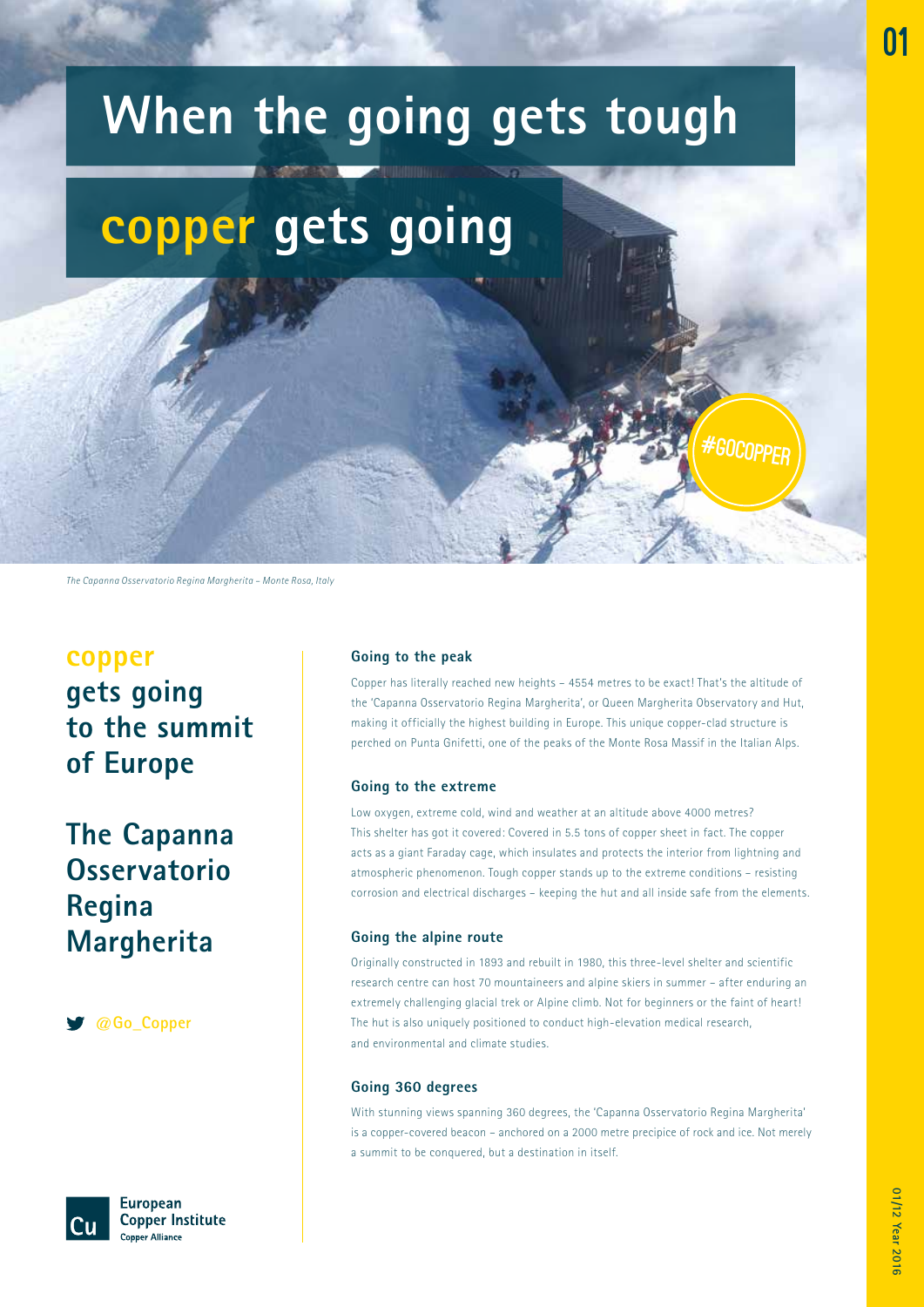## **copper gets going**

*Copper fish cage, Mozambezi Tilapia Farm – Cahora Bassa, Mozambique* 

**copper gets going to stand up to predator attacks** 

### **Copper fish cages in Mozambique**

**@Go\_Copper**

**European Copper Institute Copper Alliance** 

#### **Going on the attack**

Picture a crocodile viciously attacking a cage: not a scene from a horror movie, but a daily reality for the Mozambezi Tilapia Farm in Mozambique. How to protect fish in their cages from predators? Naturally, with copper!

#gocopper

### **Going up against predators**

The fish farm had a major problem with predator attacks from crocodiles and otters. The usual solution was to install additional predator nets to protect the holding nets from damage. The nets were also vulnerable to intense bio-fouling, affecting the health of fish and fish mortality. The nets also had to be cleaned weekly after first removing the fish from the nets – stress-inducing for fish and their two-legged caregivers alike.

#### **Going for strong copper**

Copper aquaculture cages were installed at the fish farm – no additional predator nets required. The fish are protected from predators and the cages themselves are resilient against attacks. Additionally, as copper is not vulnerable to bio-fouling, the fish are healthier and the mortality rate is much lower. Copper is a clear winner, no contest.

### **Going fierce on crocodiles**

Tough enough to take on crocodiles – copper cages come out on top compared to traditional nets. With its corrosion resistance, antifouling properties and easier maintenance, copper is in its element.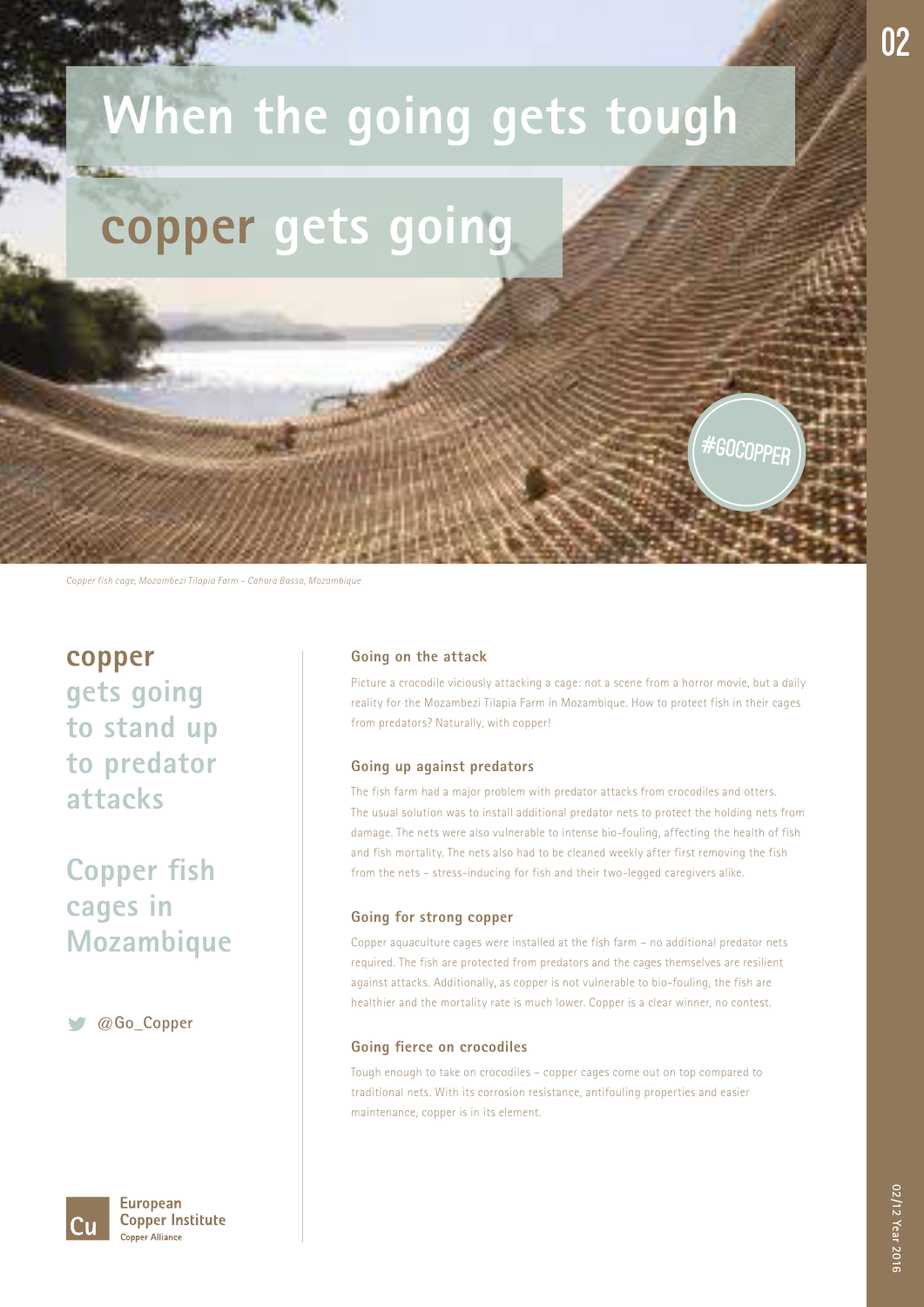## **copper gets going**

*Micro-alloyed copper overhead lines withstand severe ice storms – El Tienente Copper Mine, The Andes, Chile*

### **copper**

**gets going to take the icy Andes challenge**

### **Copper overhead power lines in Chile**

**@Go\_Copper**



European **Copper Institute Copper Alliance** 

### **Going to the outer limits**

The Chilean Andes – known for its extreme weather and desolation – is a place for die-hard adventurers, hardened locals… and Copper. In August 2015, Micro-alloyed copper overhead lines were constructed in the Andes mountains, and have proven the extreme location is a perfect match for its ultra-tough capabilities.

**GOCOPPE** 

### **Going to icy extremes**

The overhead lines must withstand four to six ice storms each winter. Excessive ice on the lines can lead to a shutdown (due to conductor clashing or arc flash). When a snowstorm swept across the line in October 2015, the new copper conductor as well as an existing conductor were put to the test. The copper line showed less ice build-up and 'sag' and no arc flash, compared to the traditional line. An ice-cold winner!

### **Going high capacity**

With its smaller cross section and hydrophobic coating, the new Micro-alloyed copper conductor sheds ice more quickly and resists wind load – while boasting a 30% increase in the circuit's current carrying capacity. Many of copper's characteristics pull together to master the icy and windy elements: higher electrical conductivity, significantly lower energy losses and corrosion resistance. Plus its mechanical strength eliminates the need for steel reinforcement.

### **Going for top marks**

This shows that Micro-alloyed copper conductors are an excellent alternative to steel reinforced aluminium conductors for high voltage overhead lines. They came to the Andes, they stood the test of severe ice storms, and came out on top.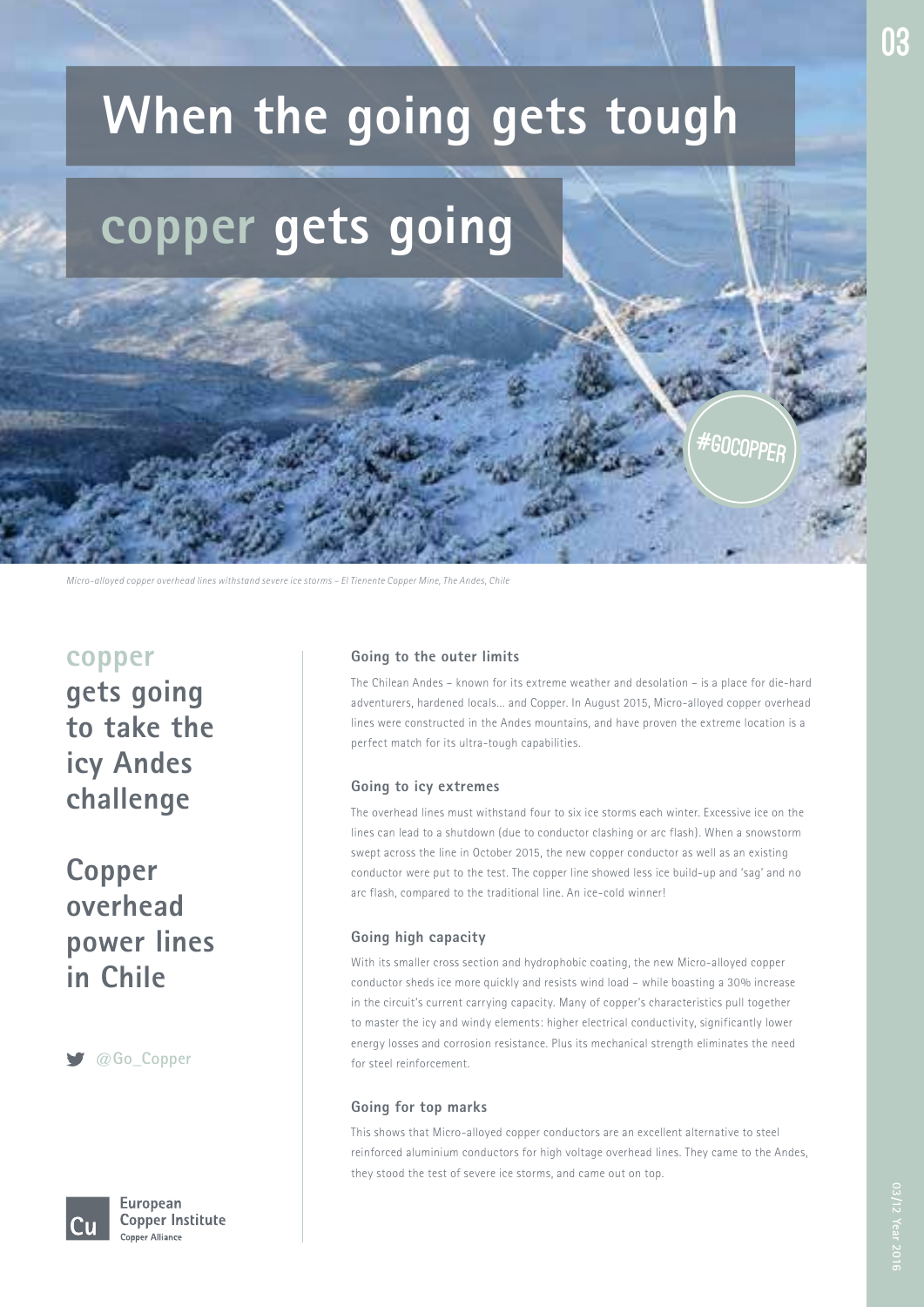

*Transnet's Phelophepa I and II mobile healthcare trains equipped with copper – South Africa*

### **copper gets going to spread healthcare to rural areas**

### **South Africa's 'Miracle Trains'**

**@Go\_Copper**



**European Copper Institute Copper Alliance** 

#### **Going on track for health**

South Africa's 'Miracle Trains' – Transnet's Phelophepa I and II – provide healthcare to rural communities across the country. This 18-coach mobile hospital is fitted with Antimicrobial Copper, essentially stopping the spread of germs in their tracks, while the trains deliver safer healthcare to millions of people. After all, Transnet-Phelophepas means 'good, clean health'.

#### **Going to spread acccess**

The trains function as a one-stop health facility, bringing much needed care, medication and education outreach to rural areas that don't have access to healthcare. Travelling 36 weeks a year, the trains serve over 300,000 people annually. Copper is key to the project – spreading good health while preventing the spread of infection!

#### **Going to harness the power of copper**

Antimicrobial Copper door handles are a first-line defence against germs, helping to provide a more hygienic environment for patients and staff. Plans are also underway to install copper tabletops and cupboard doors. A powerful antimicrobial, copper touch surfaces are proven to reduce the spread of bacteria and viruses. These trains truly harness the germ-killing power of Antimicrobial Copper.

### **Going on a path for healthy communities**

Copper makes important infection control contributions to these unique 'miracle trains' – protecting the health of millions of people and countless communities across rural South Africa.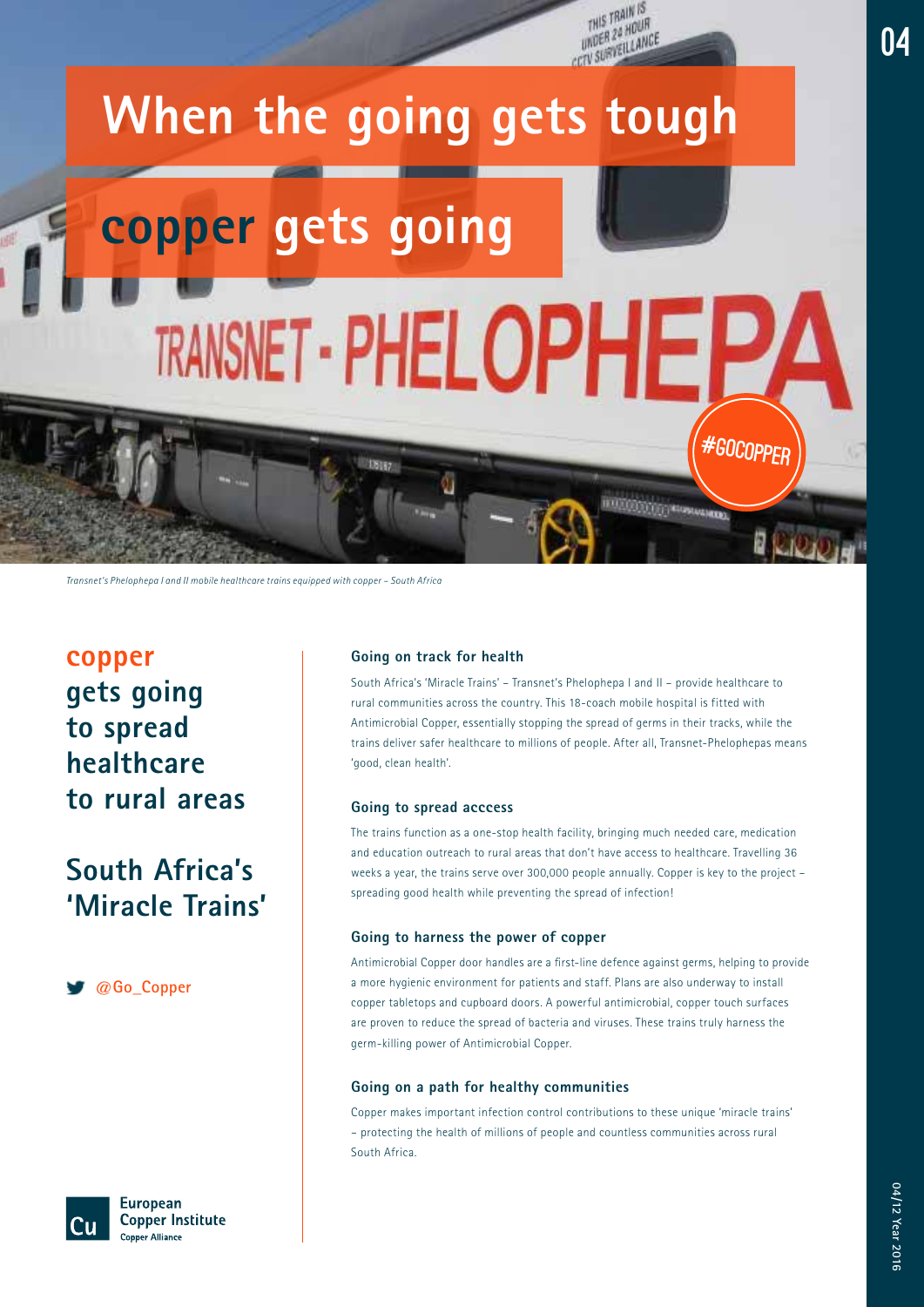## **copper gets going**

*Kamaz truck with CuproBraze® radiator – Sahara desert, The Dakar Rally*

### **copper gets going on extreme off-road conditions**

MAZ

### **Kamaz truck at Dakar Rally**

**@Go\_Copper**

European **Copper Institute Copper Alliance** 

### **Going rough and rugged**

The Dakar Rally: it's the ultimate off-road rallying event. With rugged terrain, extreme heat and a harsh schedule, the race has been trying the endurance of drivers – and their vehicles – since 1978. It doesn't get rougher than this. Just the place to put copper's performance to the test.

#gocopper

### **Going the distance**

The 2-week event challenged over 300 drivers on a 9,400 km trek from Paris, France, through Spain and the Sahara desert, ending in Dakar, Senegal. Only true off-road vehicles (cars, motorbikes and trucks) can take the heat: crossing dunes, mud and rocky surfaces, and covering distances up to 900 km a day. The route varies year by year, and since 2009 the rally has taken place in South America.

### **Going for high performance CuproBraze**

For many years Kamaz has dominated the truck category in this gruelling race. The Kamaz truck pictured relied on a Shaaz radiator with advanced CuproBraze® heat exchanger technology. CuproBraze's advantages are the strength and reliability of the core, smaller size and higher heat exchange rate compared to aluminium. CuproBraze revs up the performance and puts vehicles in high gear!

### **Going extreme durability**

Copper is right at home in this punishing world of off-road rally racing. A cool contender under the challenging conditions of high temperatures and rough terrain: CuproBraze is tough and durable to the extreme.